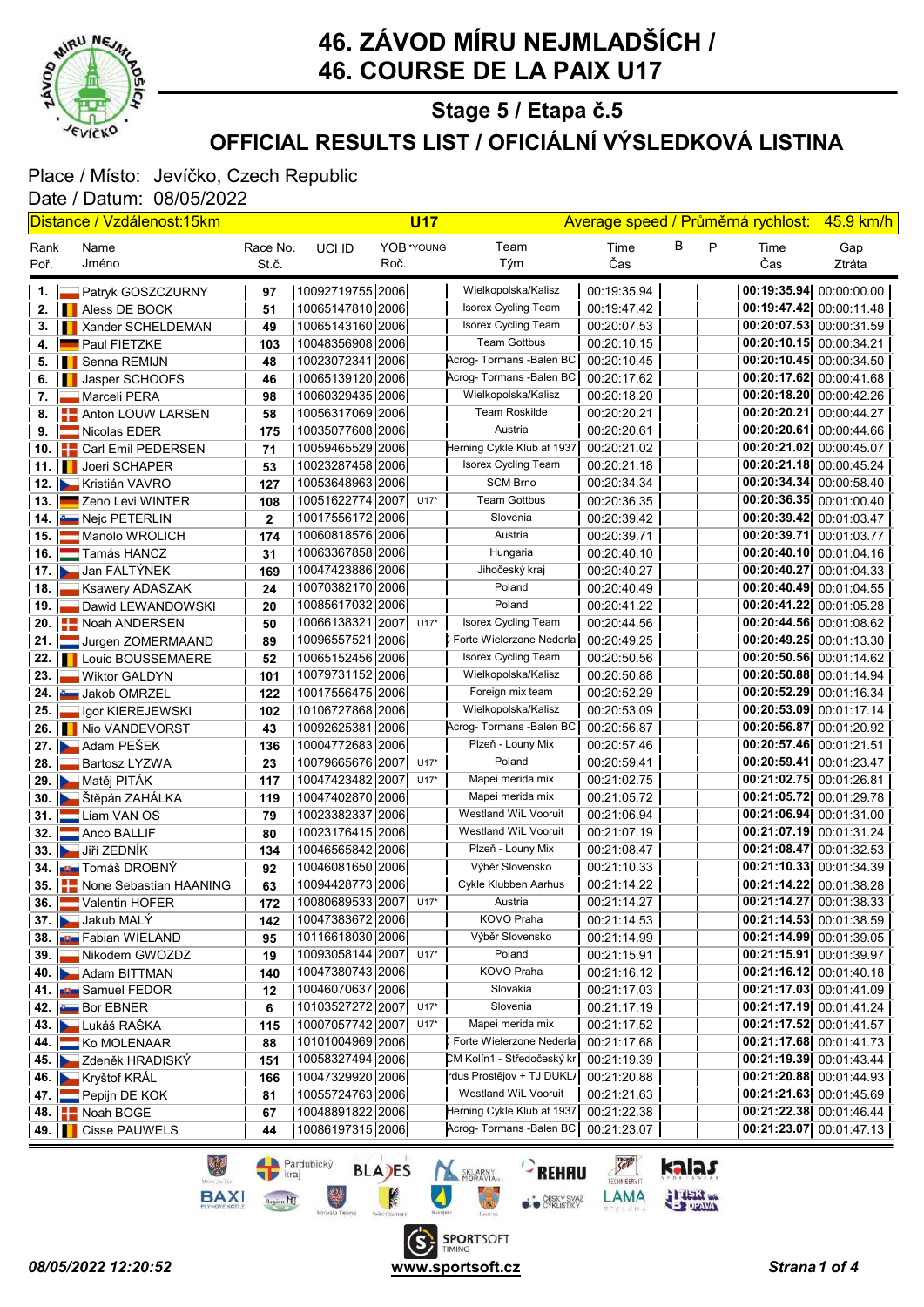|              | Distance / Vzdálenost:15km |                                    |                   | <b>U17</b>       |      |            |                            |             |        | Average speed / Průměrná rychlost: 45.9 km/h |                         |
|--------------|----------------------------|------------------------------------|-------------------|------------------|------|------------|----------------------------|-------------|--------|----------------------------------------------|-------------------------|
| Rank<br>Poř. |                            | Name<br>Jméno                      | Race No.<br>St.č. | UCI ID           | Roč. | YOB *YOUNG | Team<br>Tým                | Time<br>Čas | В<br>P | Time<br>Čas                                  | Gap<br>Ztráta           |
|              |                            | <b>50.</b> Gavrilo MARKOVIC        | 25                | 10087720720 2007 |      | $U17*$     | Serbia                     | 00:21:25.11 |        | 00:21:25.11 00:01:49.17                      |                         |
|              |                            | 51. <b>JU L</b> ukáš VRANÁK        | 8                 | 10046079933 2006 |      |            | Slovakia                   | 00:21:25.32 |        | 00:21:25.32 00:01:49.38                      |                         |
|              |                            | 52. Stan SMIT                      | 87                | 10023289175 2006 |      |            | CForte Wielerzone Nederla  | 00:21:26.15 |        | 00:21:26.15 00:01:50.21                      |                         |
|              |                            | 53. Jasper VOS                     | 78                | 10064900357 2006 |      |            | De Jonge Renner            | 00:21:27.34 |        | 00:21:27.34 00:01:51.40                      |                         |
|              |                            | 54. Matyáš KORBEL                  | 135               | 10108361714 2007 |      | $U17*$     | Plzeň - Louny Mix          | 00:21:27.48 |        | 00:21:27.48 00:01:51.54                      |                         |
|              |                            | 55. Marek RIEGER                   | 116               | 10047414388 2007 |      | $U17*$     | Mapei merida mix           | 00:21:27.80 |        | 00:21:27.80 00:01:51.86                      |                         |
|              |                            | 56. <b>But</b> Marek MOJTO         | 9                 | 10080697011 2006 |      |            | Slovakia                   | 00:21:28.36 |        | 00:21:28.36 00:01:52.41                      |                         |
|              |                            | 57. <b>H</b> Henrik FILSETH        | 65                | 10019732814 2006 |      |            | Cykle Klubben Aarhus       | 00:21:30.31 |        | 00:21:30.31 00:01:54.37                      |                         |
|              |                            | 58. <b>JULI</b> Jakub HUSÁR        | 11                | 10058953449 2006 |      |            | Slovakia                   | 00:21:33.37 |        | 00:21:33.37 00:01:57.43                      |                         |
|              |                            | 59. <b>T</b> None Gustav JOHANSEN  | 56                | 10096906317 2006 |      |            | <b>Team Roskilde</b>       | 00:21:34.70 |        | 00:21:34.70 00:01:58.76                      |                         |
|              |                            | 60. Matyáš POLÁK                   | 160               | 10059526961 2006 |      |            | LAWI junior team           | 00:21:35.50 |        | 00:21:35.50 00:01:59.56                      |                         |
|              |                            | 61. Paul - Jonas ADAMCZAK          | 105               | 10050892446 2006 |      |            | <b>Team Gottbus</b>        | 00:21:37.14 |        | 00:21:37.14 00:02:01.20                      |                         |
|              |                            | 62. Martin ŽENÍŠEK                 | 171               | 10046534318 2006 |      |            | Jihočeský kraj             | 00:21:37.46 |        | 00:21:37.46 00:02:01.52                      |                         |
|              |                            | 63. Matěj PEKAŘ                    | 147               | 10068131972 2006 |      |            | CM Kolín1 - Středočeský kr | 00:21:37.80 |        | 00:21:37.80 00:02:01.86                      |                         |
|              |                            | 64. Heimo FUGGER                   | 176               | 10078822988 2007 |      | $U17*$     | Austria                    | 00:21:38.53 |        | 00:21:38.53 00:02:02.58                      |                         |
|              |                            | 65. Szymon WRONA                   | 22                | 10079492490 2007 |      | $U17*$     | Poland                     | 00:21:38.91 |        | 00:21:38.91 00:02:02.97                      |                         |
|              |                            | 66. Emil RYDHOLM                   | 111               | 10091775219 2006 |      |            | Svealand Cycling team      | 00:21:39.62 |        | 00:21:39.62 00:02:03.68                      |                         |
|              |                            | 67. Barnabás VAS                   | 32                | 10023656462 2006 |      |            | Hungaria                   | 00:21:40.82 |        | 00:21:40.82 00:02:04.88                      |                         |
|              |                            | 68. Victor Hugo BRENDERS           | 73                | 10023105380 2006 |      |            | De Jonge Renner            | 00:21:42.12 |        | 00:21:42.12 00:02:06.17                      |                         |
|              |                            | 69. <b>But Adam MROCEK</b>         | 7                 | 10046080135 2006 |      |            | Slovakia                   | 00:21:42.65 |        | 00:21:42.65 00:02:06.70                      |                         |
|              |                            | 70. <b>E-Nils JOHANSSON</b>        | 112               | 10022656049 2006 |      |            | Svealand Cycling team      | 00:21:43.34 |        | 00:21:43.34 00:02:07.40                      |                         |
|              |                            | 71. Sven VAN DER WAL               | 90                | 10023115282 2006 |      |            | ) Forte Wielerzone Nederla | 00:21:44.13 |        | 00:21:44.13 00:02:08.18                      |                         |
|              |                            | 72. Felix RÜTZLER                  | 173               | 10092230210 2006 |      |            | Austria                    | 00:21:44.78 |        | 00:21:44.78 00:02:08.84                      |                         |
|              |                            | 73. Adam STREJČEK                  | 150               | 10066160448 2006 |      |            | CM Kolín1 - Středočeský kr | 00:21:49.52 |        | 00:21:49.52 00:02:13.58                      |                         |
|              |                            | 74. Tristan JANNES                 | 45                | 10065154981 2006 |      |            | Acrog- Tormans - Balen BC  | 00:21:49.72 |        | 00:21:49.72 00:02:13.78                      |                         |
|              |                            | 75. Szabolcs CSÁKI                 | 34                | 10059270418 2006 |      |            | Hungaria                   | 00:21:50.06 |        | 00:21:50.06 00:02:14.12                      |                         |
|              |                            | 76. <b>I</b> Axel VAN DEN BROEK    | 47                | 10065141342 2006 |      |            | Acrog- Tormans - Balen BC  | 00:21:50.38 |        | 00:21:50.38 00:02:14.44                      |                         |
|              |                            | 77.   Sebastian CHRISTIANSEN       | 64                | 10113229191 2006 |      |            | Cykle Klubben Aarhus       | 00:21:50.50 |        | 00:21:50.50 00:02:14.56                      |                         |
|              |                            | 78. Patrik LIENERT                 | 144               | 10059140072 2006 |      |            | KOVO Praha                 | 00:21:52.29 |        | 00:21:52.29 00:02:16.35                      |                         |
|              |                            | 79. Vít KOTSCHY                    | 137               | 10084836988 2006 |      |            | Plzeň - Louny Mix          | 00:21:53.12 |        | 00:21:53.12 00:02:17.17                      |                         |
|              |                            | 80. Bu Šimon MATĚJEK               | 129               | 10079640721 2007 |      | $U17*$     | <b>SCM Brno</b>            | 00:21:53.96 |        | 00:21:53.96 00:02:18.02                      |                         |
|              |                            | 81. <b>BE</b> Gustav MAGNUSSON     | 113               | 10090412266 2006 |      |            | Svealand Cycling team      | 00:21:54.07 |        | 00:21:54.07 00:02:18.12                      |                         |
|              |                            | 82. <b>Linus LARSSON</b>           | 110               | 10022499334 2006 |      |            | Svealand Cycling team      | 00:21:54.55 |        | 00:21:54.55 00:02:18.61                      |                         |
|              |                            | 83. Erazem VALJAVEC                | 1                 | 10017620537 2006 |      |            | Slovenia                   | 00:21:54.81 |        | 00:21:54.81 00:02:18.87                      |                         |
|              |                            | 84. Luka ŠKARA                     | 37                | 10058286169 2006 |      |            | Croatia                    | 00:21:55.81 |        | 00:21:55.81 00:02:19.87                      |                         |
|              |                            | 85. Thijs THEUNS                   | 74                | 10089834310 2006 |      |            | De Jonge Renner            | 00:21:56.35 |        | 00:21:56.35 00:02:20.41                      |                         |
|              |                            | 86. Jakub GILICKI                  | 100               | 10092731980 2006 |      |            | Wielkopolska/Kalisz        | 00:21:57.22 |        | 00:21:57.22 00:02:21.28                      |                         |
|              |                            | 87. Jakub HABR                     | 143               | 10114189693 2006 |      |            | KOVO Praha                 | 00:21:57.86 |        | 00:21:57.86 00:02:21.92                      |                         |
|              |                            | 88. <b>Um</b> Jakub JAVOR          | 10                | 10046070031 2007 |      | $U17*$     | Slovakia                   | 00:22:00.15 |        | 00:22:00.15 00:02:24.21                      |                         |
|              |                            | 89. <b>JU Maroš ČERŤASKÝ</b>       | 123               | 10116355726 2007 |      | $U17*$     | Foreign mix team           | 00:22:02.74 |        | 00:22:02.74 00:02:26.79                      |                         |
|              |                            | 90. Dušan STANIĆ                   | 27                | 10079717311 2006 |      |            | Serbia                     | 00:22:05.09 |        | 00:22:05.09 00:02:29.15                      |                         |
|              |                            | 91. Petr KNIHA                     | 154               | 10054141239 2006 |      |            | CM Kolín2 - Středočeský kr | 00:22:06.56 |        | 00:22:06.56 00:02:30.61                      |                         |
|              |                            | 92. Adam BRADÁČ                    | 165               | 10047382662 2006 |      |            | rdus Prostějov + TJ DUKL/  | 00:22:11.69 |        | 00:22:11.69 00:02:35.75                      |                         |
|              |                            | 93. <b>E-Marius HOBOLTH</b>        | 60                | 10056602413 2006 |      |            | Team Roskilde              | 00:22:12.70 |        | 00:22:12.70 00:02:36.76                      |                         |
|              |                            | 94. Denley VAN WIJNBERGEN          | 77                | 10049231019 2006 |      |            | De Jonge Renner            | 00:22:13.27 |        | 00:22:13.27 00:02:37.33                      |                         |
|              |                            | 95. <b>PH</b> Peter LAURSEN        | 62                | 10036112389 2006 |      |            | Cykle Klubben Aarhus       | 00:22:13.49 |        | 00:22:13.49 00:02:37.55                      |                         |
|              |                            | 96. Jiří MATOULEK                  | 153               | 10106279143 2006 |      |            | CM Kolín2 - Středočeský kr | 00:22:13.76 |        | 00:22:13.76 00:02:37.82                      |                         |
|              |                            | 97. <b>Karl-Aksel TILLY</b>        | 72                | 10052916615 2006 |      |            | Herning Cykle Klub af 1937 | 00:22:17.91 |        | 00:22:17.91 00:02:41.96                      |                         |
|              |                            | 98. Josef MELICHAR                 | 159               | 10085081209 2006 |      |            | LAWI junior team           | 00:22:18.12 |        | 00:22:18.12 00:02:42.18                      |                         |
|              |                            | 99. <b>E.</b> Aksel STORM          | 55                | 10060241327 2007 |      | $U17*$     | Team Roskilde              | 00:22:22.71 |        | 00:22:22.71 00:02:46.77                      |                         |
|              |                            | 100. Ayden JORDAN                  | 16                | 10088388404 2007 |      | $U17*$     | egional Team Lower Austri  | 00:22:23.24 |        | 00:22:23.24 00:02:47.29                      |                         |
|              |                            | 101. Filip RICHTER                 | 130               | 10079642236 2007 |      | $U17*$     | <b>SCM Brno</b>            | 00:22:24.02 |        | 00:22:24.02 00:02:48.08                      |                         |
|              |                            | 102. <b>Juli</b> Martin HALUŠKA    | 91                | 10046080034 2007 |      | $U17*$     | Výběr Slovensko            | 00:22:24.35 |        | 00:22:24.35 00:02:48.40                      |                         |
|              |                            | 103. Valentin ZOBL                 | 177               | 10048923447 2007 |      | $U17*$     | Austria                    | 00:22:24.85 |        | 00:22:24.85 00:02:48.91                      |                         |
|              |                            | 104. Sven Aleksander MERNIK        | 3                 | 10061206879 2006 |      |            | Slovenia                   | 00:22:25.17 |        | 00:22:25.17 00:02:49.23                      |                         |
|              |                            | 105. E Filip PEČNJAK               | 38                | 10044106284 2006 |      |            | Croatia                    | 00:22:27.21 |        | 00:22:27.21 00:02:51.27                      |                         |
|              |                            | <b>106. Computer Vid MURN</b>      | 4                 | 10093948221 2006 |      |            | Slovenia                   | 00:22:29.51 |        | 00:22:29.51 00:02:53.57                      |                         |
|              |                            | 107. Kaj ROELING                   | 83                | 10023197431 2007 |      | $U17*$     | Westland WiL Vooruit       | 00:22:29.99 |        | 00:22:29.99 00:02:54.05                      |                         |
|              |                            | 108. <b>Julie Andrija NAUNOVIĆ</b> | 28                | 10104732395 2006 |      |            | Serbia                     | 00:22:37.06 |        |                                              | 00:22:37.06 00:03:01.12 |

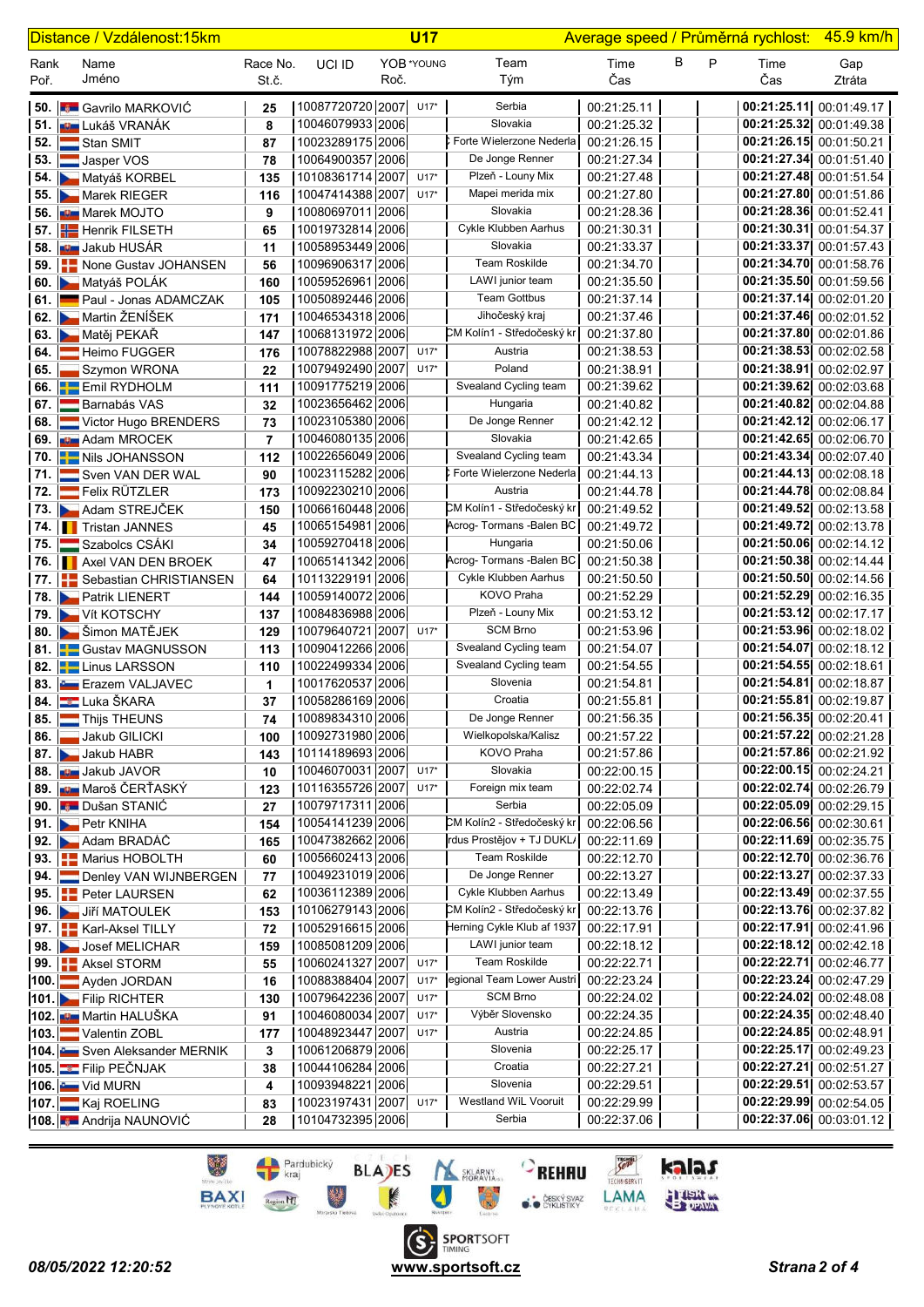| Distance / Vzdálenost:15km |  |                                            |                   |                                      | <b>U17</b> |            |                                       | Average speed / Průměrná rychlost: 45.9 km/h |   |   |                                                    |                         |
|----------------------------|--|--------------------------------------------|-------------------|--------------------------------------|------------|------------|---------------------------------------|----------------------------------------------|---|---|----------------------------------------------------|-------------------------|
| Rank<br>Poř.               |  | Name<br>Jméno                              | Race No.<br>St.č. | UCI ID                               | Roč.       | YOB *YOUNG | Team<br>Tým                           | Time<br>Čas                                  | В | P | Time<br>Čas                                        | Gap<br>Ztráta           |
|                            |  |                                            |                   |                                      |            |            |                                       |                                              |   |   |                                                    |                         |
|                            |  | 109. <b>I D</b> Oskar LOUW LARSEN          | 59                | 10056317170   2007                   |            | $U17*$     | <b>Team Roskilde</b>                  | 00:22:38.00                                  |   |   |                                                    | 00:22:38.00 00:03:02.06 |
|                            |  | 110. Mark MANDEMAKER                       | 76                | 10023214811 2006                     |            |            | De Jonge Renner                       | 00:22:38.31                                  |   |   | 00:22:38.31 00:03:02.36                            |                         |
|                            |  | 111. <b>Juli</b> Tomáš HODULÍK             | 94                | 10077885425 2006                     |            |            | Výběr Slovensko                       | 00:22:38.51                                  |   |   | 00:22:38.51 00:03:02.56                            |                         |
|                            |  | 112. Bastian PETRIČ                        | 121               | 10112792085 2007                     |            | $U17*$     | Foreign mix team                      | 00:22:38.74                                  |   |   | 00:22:38.74 00:03:02.80                            |                         |
|                            |  | 113. Kacper KWIATEK                        | 99                | 10092337819 2006                     |            |            | Wielkopolska/Kalisz<br>Jihočeský kraj | 00:22:39.58                                  |   |   | 00:22:39.58 00:03:03.63                            |                         |
|                            |  | 114. Jan JANOUT                            | 170               | 10093188587 2006                     |            |            | rdus Prostějov + TJ DUKL/             | 00:22:43.08                                  |   |   | 00:22:43.08 00:03:07.14                            |                         |
|                            |  | 115. Filip NOVÁK                           | 162               | 10097731625 2007                     |            | $U17*$     |                                       | 00:22:43.32                                  |   |   | 00:22:43.32 00:03:07.38                            |                         |
|                            |  | 116. András Gusztáv PAKOT                  | 33                | 10023635143 2006                     |            |            | Hungaria<br>Foreign mix team          | 00:22:44.65                                  |   |   | 00:22:44.65 00:03:08.71                            |                         |
|                            |  | <b>117. Em Lukáš PANÁČEK</b>               | 125               | 10065803669 2006<br>10086650989 2007 |            | $U17*$     | Isorex Cycling Team                   | 00:22:44.77<br>00:22:47.12                   |   |   | 00:22:44.77 00:03:08.83<br>00:22:47.12 00:03:11.17 |                         |
|                            |  | <b>118. Lex VAN DAELE</b>                  | 54                | 10077857234 2007                     |            | $U17*$     | Svealand Cycling team                 | 00:22:48.09                                  |   |   | 00:22:48.09 00:03:12.15                            |                         |
|                            |  | 119. Vilgot REINHOLD                       | 114               | 10055023939 2007                     |            | $U17*$     | Foreign mix team                      | 00:22:48.63                                  |   |   | 00:22:48.63 00:03:12.69                            |                         |
|                            |  | 120. U Jakub HLUBINA                       | 126               | 10023055062 2006                     |            |            | De Jonge Renner                       | 00:22:52.02                                  |   |   | 00:22:52.02 00:03:16.07                            |                         |
|                            |  | 121. Raf DE CALUWE                         | 75                | 10072713608 2007                     |            | $U17*$     | Westland WiL Vooruit                  | 00:22:53.04                                  |   |   | 00:22:53.04 00:03:17.10                            |                         |
|                            |  | $ 122. $ Freek DE KOK<br>123. Robert MITÁŠ | 84                | 10047339216 2007                     |            | $U17*$     | <b>KOVO Praha</b>                     | 00:22:53.26                                  |   |   | 00:22:53.26 00:03:17.31                            |                         |
|                            |  | 124. Gabriel PREYLER                       | 145               | 10051116859 2006                     |            |            | egional Team Lower Austri             | 00:22:55.05                                  |   |   | 00:22:55.05 00:03:19.10                            |                         |
|                            |  |                                            | 13                | 10080169672 2006                     |            |            | <b>SCM Brno</b>                       | 00:22:57.93                                  |   |   | 00:22:57.93 00:03:21.99                            |                         |
|                            |  | 125. Jáchym VLK<br>126. Tilman LEBEN       | 128               | 10086785072 2007                     |            | $U17*$     | <b>Team Gottbus</b>                   | 00:23:02.47                                  |   |   | 00:23:02.47 00:03:26.53                            |                         |
|                            |  |                                            | 106               | 10084771920 2007                     |            | $U17*$     | CM Kolín1 - Středočeský kr            | 00:23:03.66                                  |   |   | 00:23:03.66 00:03:27.72                            |                         |
|                            |  | 127. Lukáš KRISTL<br>128. Jon PRITRŽNIK    | 148<br>5          | 10090627888 2006                     |            |            | Slovenia                              | 00:23:05.12                                  |   |   | 00:23:05.12 00:03:29.17                            |                         |
|                            |  | 129. Matěj PROCHÁZKA                       | 163               | 10106726555 2007                     |            | $U17*$     | rdus Prostějov + TJ DUKL/             | 00:23:09.31                                  |   |   | 00:23:09.31 00:03:33.36                            |                         |
|                            |  | 130. Dondřej MICHALOVIČ                    | 133               | 10115820610 2007                     |            | $U17*$     | CM Kolín2 - Středočeský kr            | 00:23:12.27                                  |   |   | 00:23:12.27 00:03:36.32                            |                         |
|                            |  | 131. Tobiáš DVOŘÁČEK                       | 141               | 10047422472 2006                     |            |            | KOVO Praha                            | 00:23:12.89                                  |   |   | 00:23:12.89 00:03:36.95                            |                         |
|                            |  | 132. Václav KRATOCHVÍL                     | 158               | 10046491878 2006                     |            |            | LAWI junior team                      | 00:23:15.38                                  |   |   | 00:23:15.38 00:03:39.43                            |                         |
|                            |  | 133. Lucas KRAUS                           | 15                | 10075353725 2007                     |            | $U17*$     | legional Team Lower Austri            | 00:23:15.65                                  |   |   | 00:23:15.65 00:03:39.71                            |                         |
|                            |  | 134. Eliáš HOFMAN                          | 149               | 10066694655 2007                     |            | $U17*$     | CM Kolín1 - Středočeský kr            | 00:23:18.63                                  |   |   | 00:23:18.63 00:03:42.69                            |                         |
|                            |  | 135. Richard SEVERYN                       | 155               | 10079906257 2007                     |            | $U17*$     | CM Kolín2 - Středočeský kr            | 00:23:20.98                                  |   |   | 00:23:20.98 00:03:45.04                            |                         |
|                            |  | 136. Tomáš VRÁNA                           | 132               | 10010959364 2007                     |            | $U17*$     | <b>SCM Brno</b>                       | 00:23:23.12                                  |   |   | 00:23:23.12 00:03:47.17                            |                         |
|                            |  | 137. Balázs ILLÉS                          | 36                | 10107535695 2006                     |            |            | Hungaria                              | 00:23:23.23                                  |   |   | 00:23:23.23 00:03:47.29                            |                         |
|                            |  | 138. <b>But</b> Filip ZÁHOREC              | 124               | 10055996464 2007                     |            | $U17*$     | Foreign mix team                      | 00:23:32.37                                  |   |   | 00:23:32.37 00:03:56.43                            |                         |
|                            |  | 139. Jakub TESAŘÍK                         | 118               | 10116581957 2008                     |            |            | Mapei merida mix                      | 00:23:35.01                                  |   |   | 00:23:35.01 00:03:59.07                            |                         |
|                            |  | 140. Jiří REJZEK                           | 139               | 10106410293 2007                     |            | $U17*$     | Plzeň - Louny Mix                     | 00:23:46.03                                  |   |   | 00:23:46.03 00:04:10.09                            |                         |
|                            |  | 141. Luka LENAC                            | 40                | 10111345573 2006                     |            |            | Croatia                               | 00:23:46.32                                  |   |   | 00:23:46.32 00:04:10.38                            |                         |
|                            |  | 142. Erik VORKAPIĆ                         | 39                | 10044105072 2006                     |            |            | Croatia                               | 00:23:49.37                                  |   |   | 00:23:49.37 00:04:13.43                            |                         |
|                            |  | 143. Duco VAN DER ZWART                    | 86                | 10023442860 2006                     |            |            | CForte Wielerzone Nederla             | 00:23:53.28                                  |   |   | 00:23:53.28 00:04:17.34                            |                         |
|                            |  | 144. Nikola BOGDANOVIĆ                     | 26                | 10083996728 2006                     |            |            | Serbia                                | 00:23:54.27                                  |   |   |                                                    | 00:23:54.27 00:04:18.33 |
|                            |  | 145. Dominik HREBEJK                       | 156               | 10059744910 2007                     |            | $U17*$     | CM Kolín2 - Středočeský kr            | 00:23:56.58                                  |   |   | 00:23:56.58 00:04:20.63                            |                         |
|                            |  | 146. Vítek BRADNA                          | 161               | 10106214172 2008                     |            |            | LAWI junior team                      | 00:23:58.03                                  |   |   | 00:23:58.03 00:04:22.09                            |                         |
|                            |  | 147. Coskar MARVIG                         | 109               | 10076676157 2006                     |            |            | Svealand Cycling team                 | 00:24:00.93                                  |   |   | 00:24:00.93 00:04:24.98                            |                         |
|                            |  | 148. Nikola JAROŠ                          | 120               | 10079309305 2007                     |            | $U17*$     | Mapei merida mix                      | 00:24:01.57                                  |   |   | 00:24:01.57 00:04:25.62                            |                         |
|                            |  | <b>149.</b> Aleš ICHA                      | 167               | 10092750269 2007                     |            | $U17*$     | rdus Prostějov + TJ DUKL/             | 00:24:09.21                                  |   |   | 00:24:09.21 00:04:33.27                            |                         |
|                            |  | 150. Antonio LENAC                         | 42                | 10111343755 2006                     |            |            | Croatia                               | 00:24:16.73                                  |   |   | 00:24:16.73 00:04:40.78                            |                         |
|                            |  | 151. Christien HABR                        | 146               | 10047406409 2006                     |            |            | KOVO Praha                            | 00:24:24.67                                  |   |   | 00:24:24.67 00:04:48.72                            |                         |
|                            |  | 152. Viktor MARINUSSEN                     | 69                | 10052056749 2006                     |            |            | Herning Cykle Klub af 1937            | 00:24:28.44                                  |   |   | 00:24:28.44 00:04:52.50                            |                         |
|                            |  | 153. EKasper MIKKELSEN                     | 70                | 10115609129 2006                     |            |            | Herning Cykle Klub af 1937            | 00:24:29.07                                  |   |   |                                                    | 00:24:29.07 00:04:53.13 |
|                            |  | 154. Matěj HAVELKA                         | 152               | 10084969859 2007                     |            | $U17*$     | CM Kolín1 - Středočeský kr            | 00:24:29.66                                  |   |   | 00:24:29.66 00:04:53.72                            |                         |
|                            |  | 155. <b>JULY AIRX ANTAL</b>                | 96                | 10046058210 2006                     |            |            | Výběr Slovensko                       | 00:24:30.87                                  |   |   | 00:24:30.87 00:04:54.93                            |                         |
|                            |  | 156. Tobias FISCHER                        | 18                | 10117153752 2007                     |            | $U17*$     | egional Team Lower Austri             | 00:25:02.68                                  |   |   |                                                    | 00:25:02.68 00:05:26.74 |
|                            |  | 157. Matyáš MOKRÝ                          | 131               | 10082683689 2007                     |            | $U17*$     | <b>SCM Brno</b>                       | 00:25:03.50                                  |   |   | 00:25:03.50 00:05:27.55                            |                         |
|                            |  | 158. Bogdan ANGELOVSKI                     | 30                | 10081601939 2006                     |            |            | Serbia                                | 00:25:10.43                                  |   |   | 00:25:10.43 00:05:34.48                            |                         |
|                            |  | Nicholas BIRKHOLM NYEGA                    | 57                | 10107313407 2006                     |            |            | Team Roskilde                         |                                              |   |   | <b>DNS</b>                                         |                         |
|                            |  | Jonathan VAN DEN BERG                      | 82                | 10094164348 2007                     |            | $U17*$     | Westland WiL Vooruit                  |                                              |   |   | <b>DNS</b>                                         |                         |
|                            |  | Falko JARICK                               | 104               | 10050893860 2007                     |            | $U17*$     | <b>Team Gottbus</b>                   |                                              |   |   | <b>DNS</b>                                         |                         |